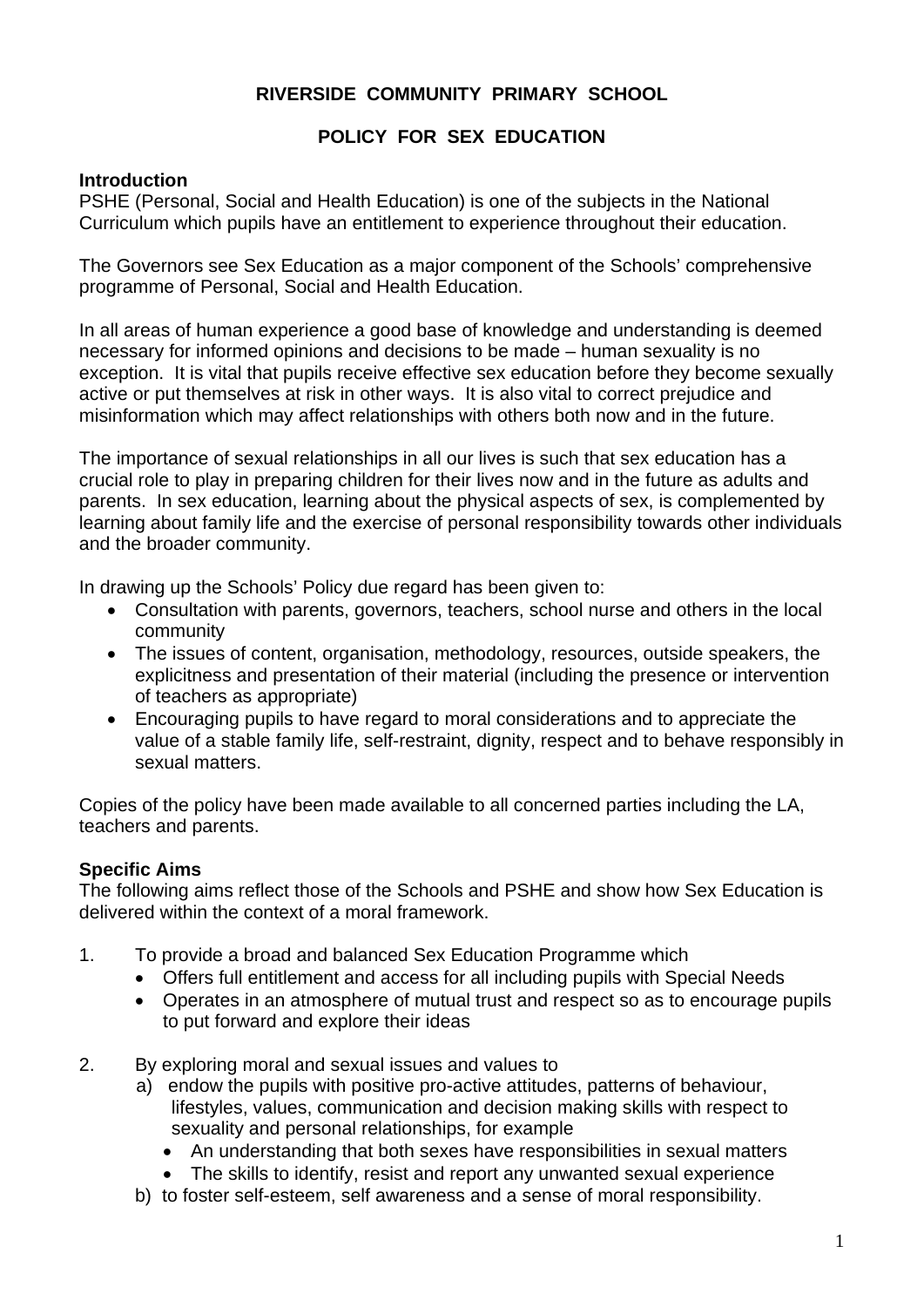- 3. To give pupils knowledge and understanding of the following in order for them to make informed choices in later life.
	- a) the physical and emotional aspects of an individual's development as a male or female, responsible attitudes and appropriate behaviour.
	- b) family life the value and importance of the family as a social institution; its contribution to the development of attachment, love and concern in caring for others.
- 4. To give pupils an elementary understanding of human reproduction and to approach Sex Education by an active/creative process of enquiry and investigation through projects, discussions, role-play, etc. Observation and analysis are central to this process.
- 5. To clarify the modes of transmission of HIV for reasons of personal safety see separate policy on Drugs/HIV education.

#### **Informing and Involving Parents**

The views and participation of parents is vital for the most effective sex education. The Schools inform parents when sex education is to take place and they are invited to come into school to discuss any aspects that may concern them. In a limited number of cases parents may borrow videos to watch at home – this may be for review purposes or simply to watch and discuss them with their child. Parents are fully informed and encouraged to enhance that part of the Sex Education Programme provided by the School by having discussions at home.

#### **Offering Advice**

The Governors and staff believe that the Schools' function is to provide a general education about sexual matters and issues and not to offer individual advice, information or counselling on aspects of sexual behaviour and contraception – however sources of professional information and advice will be identified when appropriate. If the offering of outside expert advice is not taken up, then a teacher may only give such advice after receiving written permission from the Headteacher and the parents/guardians – clearly this would not be done if the pupil did not wish it. Advice does not legally require consent but the following procedure protects the teacher and the pupil, it also acknowledges that teachers may not be qualified to give the required advice.

# **Teachers Cannot**

- Give personal advice or counselling on sexual matters to a pupil (either individually or within a group) if a parent has withdrawn that pupil from sex education
- Give personal contraceptive advice to pupils without parental consent

# **Teachers Can**

• Provide pupils with education and information about where and from whom they can receive confidential advice and treatment, eg the school nurse, their GP or Brook Advisory Centre. This is not the provision of sex education, but merely the imparting of factual information as to where advice, counselling (and treatment) can lawfully be obtained. Appointments to see the nurse can be arranged by the pupil through the Class teacher or Headteacher.

#### **Explicit Questions**

It is unlikely to be appropriate to deal with a pupil's explicit questions by dealing with it in front of the whole class, eg questions on oral and anal sex. In practice this means that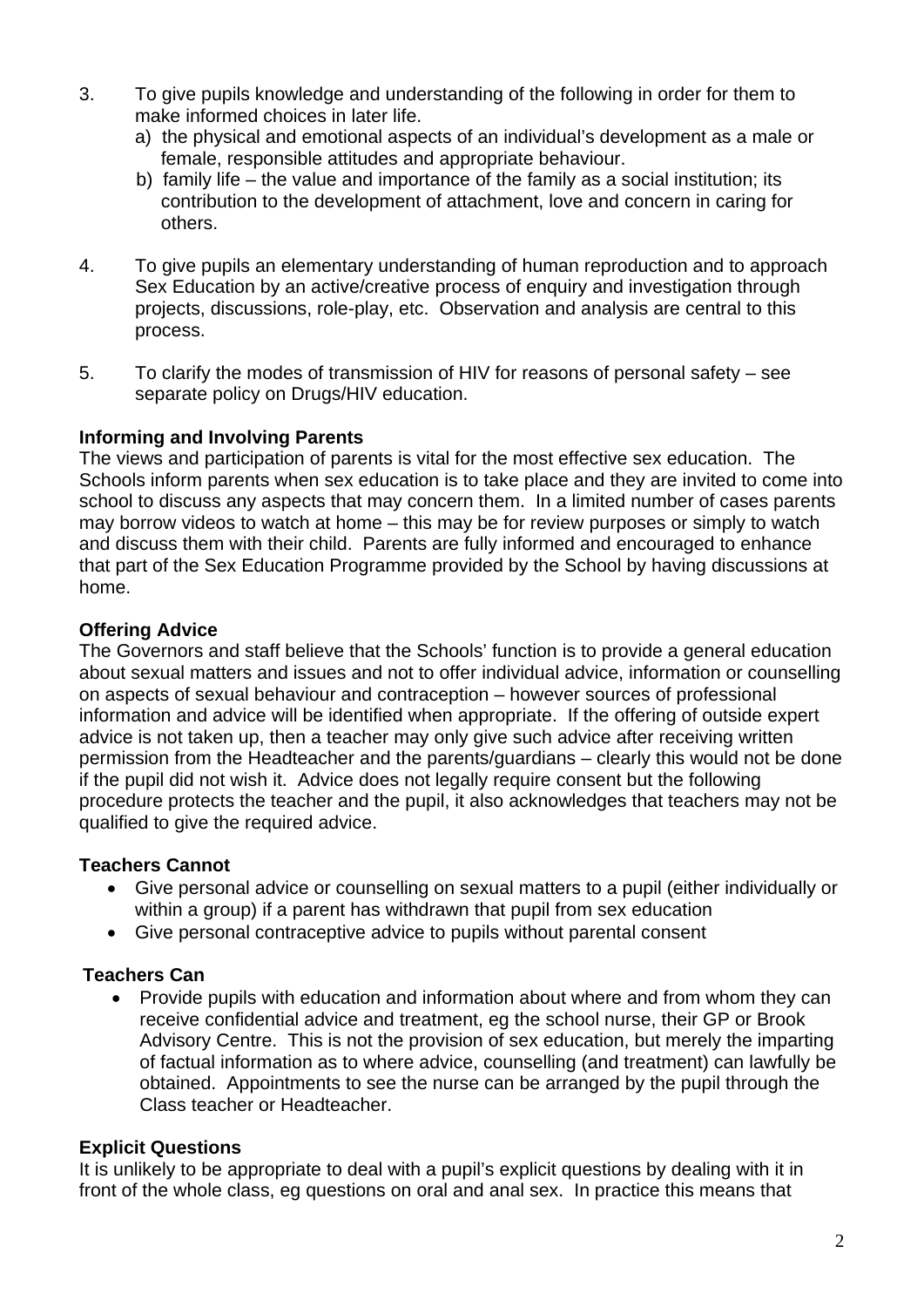teachers have to say "I am sorry but the School Policy and legislation does not allow me to answer that question". The teacher may deem it appropriate to discuss the child's concerns with the parents – a decision may then be taken on how best to deal with it. Answers to the 'questions in a box' approach must only be given after very careful screening of the questions.

# **Confidentiality**

Having considered all available advice and guidance the Governors and Headteachers state that in circumstances where a pupil is considered at some risk of any type of abuse (eg moral or physical) or in breach of the law, the teacher must refer this immediately in writing to the Headteachers in compliance with the LA procedures for Child Protection. The Headteachers will decide whether to inform parents and/or appropriate authorities and may arrange for counselling. Although there is no legal duty on a teacher, or a Headteacher, to inform parents of matters which a child has confided to them –

- Teachers must not promise confidentiality even though they cannot be made to break it once given
- Pupils must be made aware that any incident may be conveyed to the Headteacher and possibly to parents
- Teachers must use their professional judgement to decide whether confidence can be maintained having heard the information
- Teachers must indicate clearly to pupils when the content of a conversation can no longer be kept confidential – the pupil can then decide whether to proceed or not

NB failure of staff to adhere to this statement may constitute grounds for disciplinary action.

# **Withdrawing pupils from the Sex Education Programme**

Relevant sections of this policy are made available to parents in the School Prospectus together with details about the parent's right to withdraw their child from the non-biological aspects of sex education. Parents will always be provided with a full copy of this policy following a request to do so. The biological content of the Sex Education Programme is deemed to be that described in the National Curriculum. Shortly after enrolling at the School, a pupil's parents are sent a letter detailing the content of the Sex Education course and identifying those biological aspects from which the parents can exercise their right to withdraw their child.

A full audit of PSHE has shown that issues such as over population, birth control and other sexual matters are met in a minor way in subjects such a Geography and RE. However, as any discussion is limited and set within the context of the other subject concerned, it does not constitute part of the Sex Education Programme.

NB parents do not have to give reason for withdrawal, but we respectfully invite them to do so – sometimes we can then resolve misunderstandings. Once a parent's request to withdraw is made, that request must be complied with until revoked by the parent.

#### **What we do if a request for withdrawal is made by a parent?**

- We discuss the nature of the concerns with the child's parent and if appropriate attempt to reassure them
- We consider whether the programme can be amended or improved in a way that will reassure parents – care is taken not to undermine the integrity of the Sex Education Programme and the entitlement of the other pupils, eg it may be appropriate and desirable to have single sex classes for some sections of the Sex Education Programme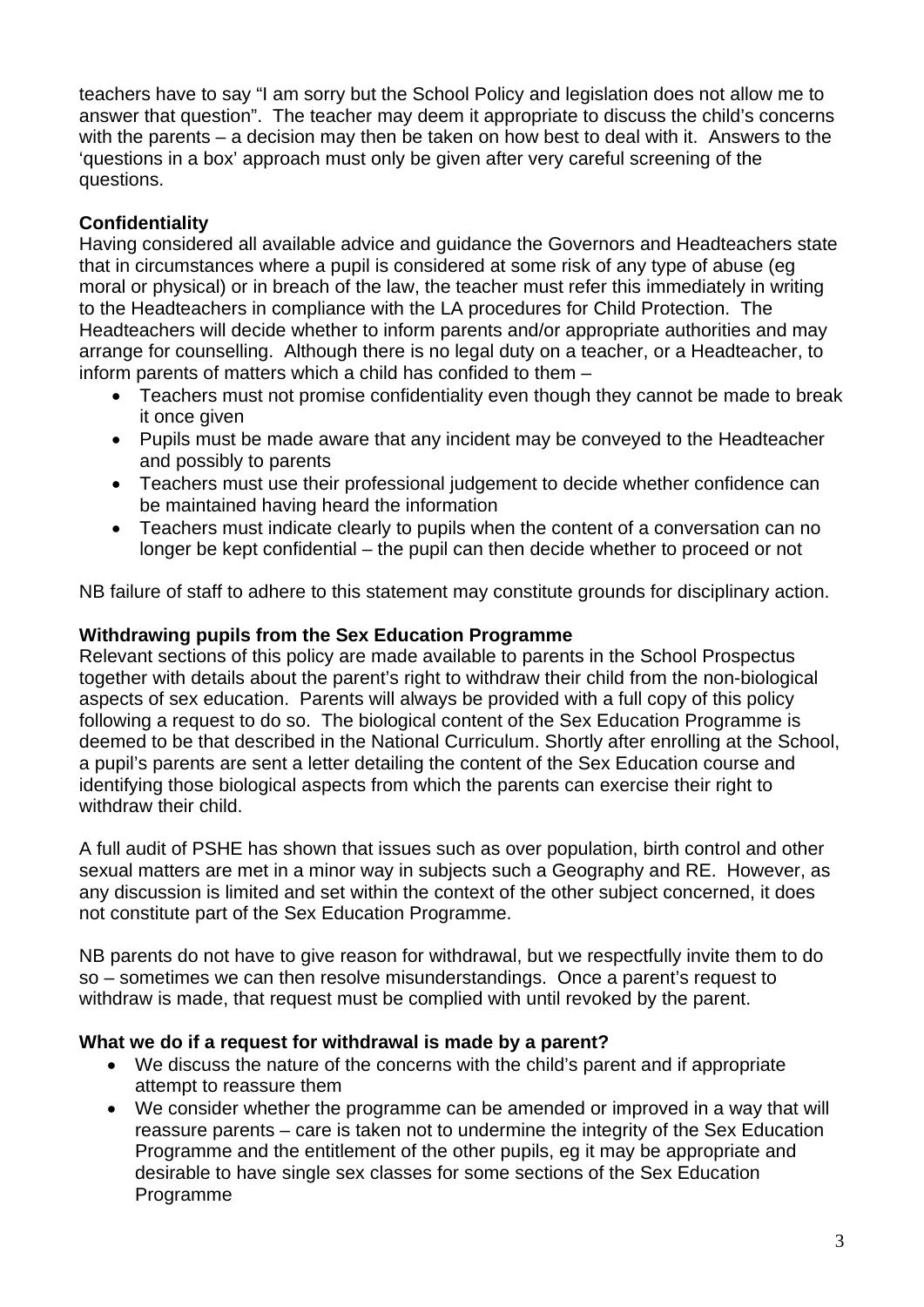- We attempt to ensure that where a pupil is withdrawn there is no disruption to other parts of their education
- We point out that pupils who have been withdrawn are vulnerable to teasing we therefore attempt to cause minimal embarrassment to the pupil and minimal disruption to the programme
- We also point out that pupils may receive inaccurate information from their peers
- We offer the parents access to appropriate information and resources

NB If the pupil does not agree with the parents desire to withdraw their child from the Sex Education Programme the pupil can challenge the parents under Section 8 of the Children Act – the child has to apply to the court for a 'specific issues order'.

#### **Using visiting speakers and others**

We believe that most of the Sex Education Programme is best discussed openly with teachers who are known and trusted by the pupils. However visitors such as nurses, family planning or sexual health workers, can greatly enhance the quality of the provision as long as they are used in addition to, not instead of a planned programme of sex education.

Care is taken to provide the visitor, well in advance of the visit, with a copy of the Sex Education policy. After gaining approval from the Headteacher for the visit the organiser makes the visitor aware of the ethos of the School and the manner of delivery of the Sex Education Programme. Issues to consider are –

- The degree of explicitness of the content and presentation
- Will the visitor be accompanied by teaching staff?
- Will the staff take an active role in the visitor's activities?
- How will the visitor be prepared for the visit?
- How will the visit be built upon and followed up?
- 1. Visitors should be given advance notice of the composition of the audience/target group and an idea of how their contribution fits into the scheme of work.
- 2. In order to inform the visitor of the precise requirements of a group it is advisable for the group to draw up questions in advance and these should be forwarded to the visitor. This will involve the pupils in the visit and will make the experience more relevant for them – it also facilitates planning.
- 3. Reception/Office should be informed of the date and name of the visitor.
- 4. Where applicable, refreshments should be arranged with the catering staff.
- 5. The visitor should be welcomed at the main door and escorted to the office.
- 6. At the Office the visitor will 'sign in', prominently display a 'Visitor's Badge' and will then be escorted to the appropriate venue.
- 7. At the end of the session a vote of thanks should be given by a pupil and the visitor escorted to the Office before the pupils are dismissed.
- 8. After the visit the visitor will 'sign out', return the 'Visitor's Badge' and will then be escorted to the exit.
- 9. A written acknowledgement of their contribution should be sent to the visitor and appear in the School Newsletter.

NB The health professionals are able to offer young people confidentiality and can provide a link between the School and support services.

#### **Lesbian and Gay Issues**

Teachers do not promote any one life-style as the only acceptable one for society and therefore it is inevitable and natural that homosexuality will be discussed during a